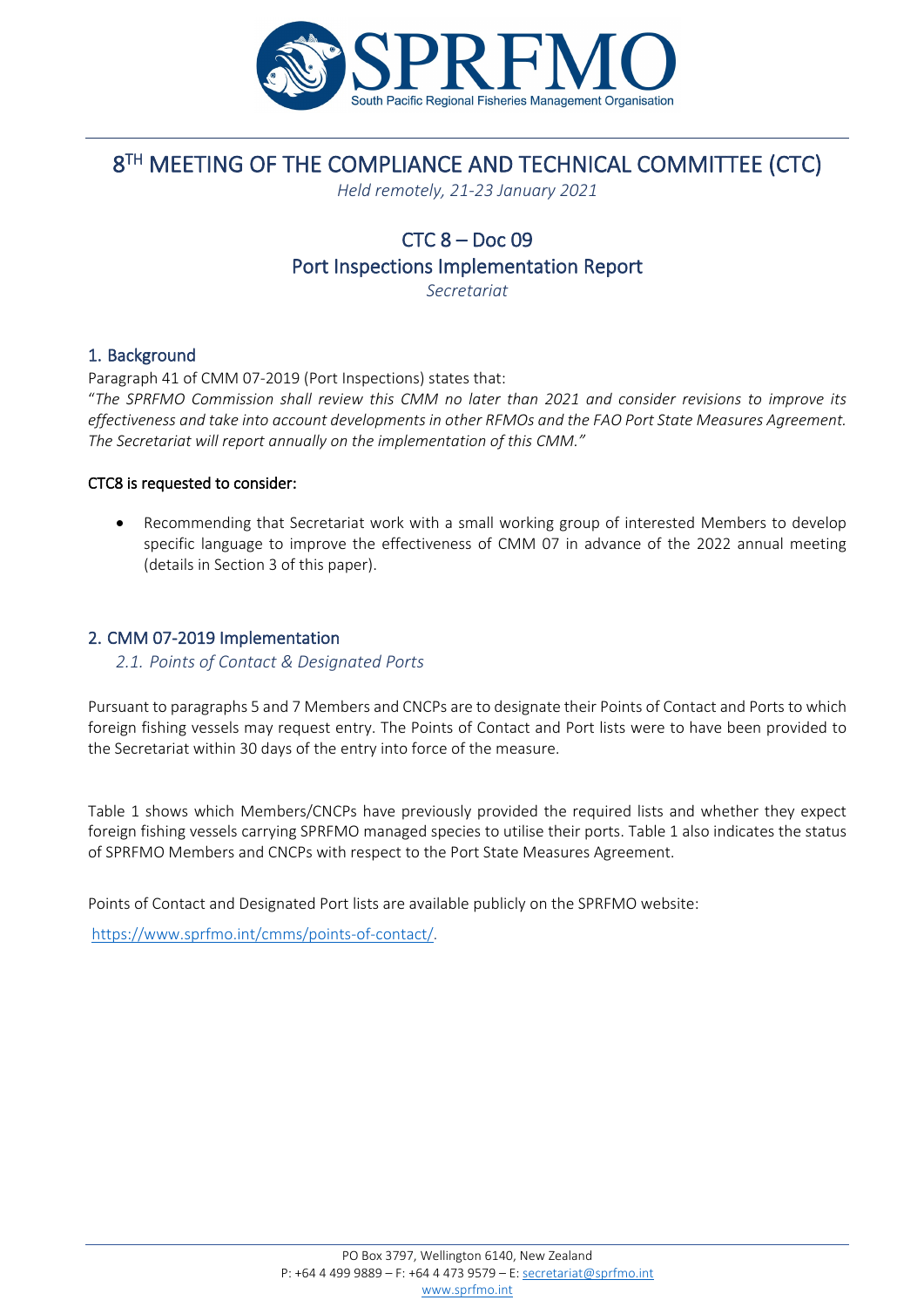

| Member/CNCP               | Foreign fishing<br>vessels expected<br>to use ports? | Points of<br>Contact? | Designated<br>ports? | <b>Minimum</b><br>notification<br>period? | <b>Port State</b><br><b>Measures</b><br>Status <sup>1</sup> |
|---------------------------|------------------------------------------------------|-----------------------|----------------------|-------------------------------------------|-------------------------------------------------------------|
| Australia                 | Yes                                                  | Yes                   | Yes                  | Advises 8 days                            | Ratified                                                    |
| Chile                     | Yes                                                  | Yes                   | Yes                  | 48 hrs                                    | Ratified                                                    |
| China                     | <b>No</b>                                            | Yes                   | N/A                  | N/A                                       |                                                             |
| Cook Islands              | <b>No</b>                                            | Yes                   | N/A                  | N/A                                       |                                                             |
| Cuba                      | <b>No</b>                                            | Yes                   | N/A                  | N/A                                       | Acceded                                                     |
| Ecuador                   | <b>No</b>                                            | Yes                   | Yes                  | N/A                                       | Acceded                                                     |
| <b>European Union</b>     | <b>No</b>                                            | Yes                   | Yes                  | N/A                                       | Approved                                                    |
| Faroe Islands             | <b>No</b>                                            | Yes                   | Yes                  | 24 hrs                                    | Acceded <sup>2</sup>                                        |
| Korea                     | Yes                                                  | Yes                   | Yes                  | 48 hrs                                    | Acceded                                                     |
| <b>New Zealand</b>        | Yes                                                  | Yes                   | Yes                  | 72 hrs                                    | Ratified                                                    |
| Peru                      | Yes                                                  | Yes                   | Yes                  | 3 working days                            | Ratified                                                    |
| <b>Russian Federation</b> | <b>No</b>                                            | Yes                   | N/A                  | N/A                                       | Signed                                                      |
| <b>Chinese Taipei</b>     | Yes                                                  | Yes                   | Yes                  | 5 working days                            | $\blacksquare$                                              |
| Vanuatu                   | <b>No</b>                                            | Yes                   | N/A                  | N/A                                       | Acceded                                                     |
| <b>USA</b>                | <b>No</b>                                            | Yes                   | Yes                  | N/A                                       | Ratified                                                    |
| Curaçao                   | <b>No</b>                                            | Yes                   | N/A                  | N/A                                       |                                                             |
| Liberia                   | <b>No</b>                                            |                       | N/A                  | 48 hrs                                    | Acceded                                                     |
| Panama                    | <b>No</b>                                            | Yes                   | Yes                  | N/A                                       | Acceded                                                     |

#### Table 1: Members and CNCPs who have provided Points of Contact and Designated Ports

### *2.2. Port Inspections*

Table 2 shows the Members and CNCPs who conducted inspections and the results of those inspections during the most recently assessed period (*01 October 2019 – 30 September 2020*). Note that this table is limited to those Members/CNCPS who are expected to receive foreign vessels.

| Table 2: Members and CNCPs who conducted Port inspections between Oct 01, 2019 - Sep 30, 2020 |  |  |
|-----------------------------------------------------------------------------------------------|--|--|
|-----------------------------------------------------------------------------------------------|--|--|

| Member/ CNCP   | Foreign vessels<br>requesting port<br>services | Vessels denied<br>port services | Requests to<br>inspect specific<br>vessels? | <b>Vessels</b><br>Inspected <sup>3</sup> | Infringements<br>Detected? |
|----------------|------------------------------------------------|---------------------------------|---------------------------------------------|------------------------------------------|----------------------------|
| Australia      |                                                |                                 |                                             |                                          |                            |
| Chile          | 6                                              | 14                              |                                             |                                          |                            |
| Korea          |                                                |                                 | U                                           |                                          |                            |
| New Zealand    | $\Omega$                                       |                                 |                                             |                                          |                            |
| Peru           | 13                                             |                                 |                                             | 13                                       |                            |
| Chinese Taipei | $\cap$                                         |                                 |                                             |                                          |                            |
| Total          | 22                                             |                                 |                                             | 20 <sup>5</sup>                          |                            |

<span id="page-1-0"></span> $1$  As of 22/12/2020

<span id="page-1-1"></span><sup>2</sup> Through the Kingdom of Denmark

<span id="page-1-2"></span><sup>&</sup>lt;sup>3</sup>Pursuant to paragraph 24, the Secretariat has promptly conveyed the Port Inspection reports to the authorities of the fishing vessel inspected.

<span id="page-1-3"></span><sup>4</sup> Denied entry for fisheries purposes; subsequently vessel obtained Navy authorization to enter as a *force majeure* case

<span id="page-1-4"></span><sup>&</sup>lt;sup>5</sup> The 20 port inspections were conducted on vessels flagged to Korea (13), Panama (2), EU – Spain (1) and the Russian Federation (1) (note: some vessels were inspected more than once).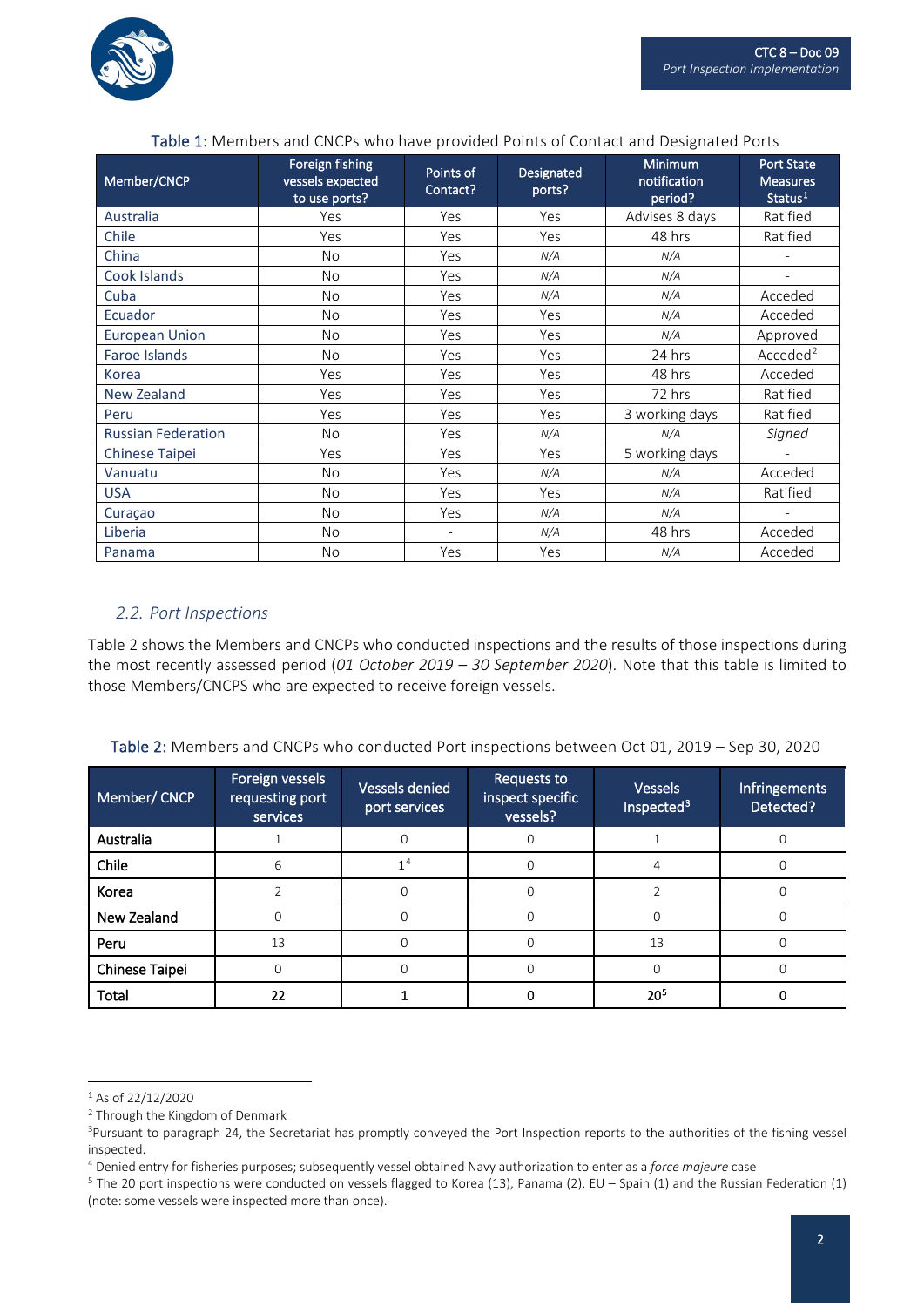

In addition, the SPRFMO website Member area contains summary information on [Port Inspections](https://www.sprfmo.int/member-pages/port-inspections/) conducted by Members and CNCPs.

# *2.3. Inspection rate, Denial of entry, Requests and Infringements*

Four (4) port states conducted a combined 20 in-port inspections on foreign vessels flagged from 4 countries (Korea, Panama, Russian Federation and Spain).

The minimum requirement outlined in the CMMs is to inspect 5% of foreign fishing vessels. As can be seen in Table 2 the overall inspection rate achieved of the foreign fishing vessels permitted into port during 2019/20 was very high at 95.5%.

In accordance with the information reports from Members, during the 2019/20 period 1 vessel was denied entry to port pursuant to the fisheries port entry processes because the port state authorities did not receive all the necessary information required to permit port entry for fisheries purposes.

There were no requests identified by any member or CNCP to inspect a specific vessel.

There were no infringements identified by the inspectors through the port inspection process during the 2019/20 reporting period.

For the 20 vessels inspected, 9 were in port to offload (including 2 reefer vessels) while 11 were in port for other reasons (e.g. repairs, bunkering, provisioning, crew change, certificate renewal).

# *2.4. Landing Quantities Cross-Check*

Paragraph 22 requires the monitoring of a landing or transhipment to include a cross-check between the quantities by species notified in the prior notification message with that on-board the fishing vessel. During the reporting period, for the 9 vessels engaged in offloading, there were differences noted in the port inspection forms between the *"Declared Quantity Offloaded"* (Vessel) and the *"Quantity Offloaded"* (Inspection).

For the two Reefers, their inspection reports revealed that one had higher "*Quantity offloaded*" than "*Declared quantity offloaded*" while the other had a lower quantity offloaded. In both cases the amounts over/under expressed as a percentage of the "*declared quantity offloaded*" were significantly less than 1% (but represented approximately +/- 1.5t).

For the other offloading vessels, the general trend observed was that the "*Quantity Offloaded*" of squid or jack mackerel exceeded the "*Declared Quantity Offloaded*" (with one exception where there was negligible difference between the two values). The differences, expressed as a percentage of the "*declared quantity offloaded*", ranged from 2.1 to 7.6% (with actual weights ranging from 3.6t to 45.8t)

### *2.5. Requirements of Developing Members and CNCPs and General Provisions*

At this time the Secretariat has not been informed of any developing Members/CNCPs who have recently received assistance in relation to a port inspection scheme (paragraph 31).

The Secretariat is also not aware of any bilateral agreements/arrangements that allow for an inspector exchange programme (paragraph 39).

### *2.6. Prior notification Implementation*

Pursuant to paragraph 11 "*Members and CNCPs, in their capacity as port States, shall promptly inform the Secretariat of any request received to use their ports under this CMM*". As noted last year the implementation of this requirement by the port States has been mixed with port states informing the Secretariat in different ways . In some cases, the Port State has been forwarding the completed *Port Call Request Template* while others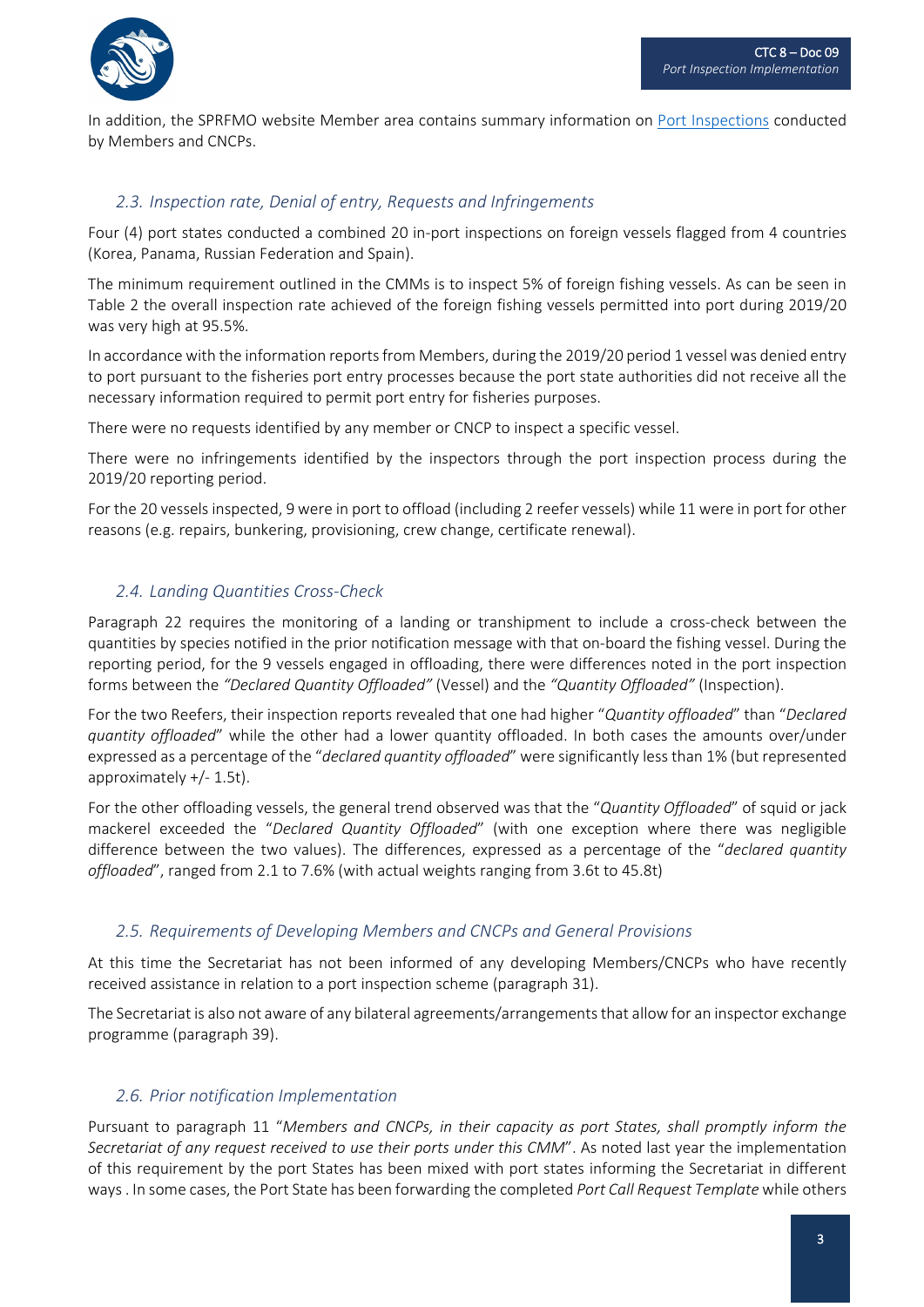

provide the information through the port inspection form (or by other means). While port inspections information is consistent the current approach may result in missed port notifications if inspections are not conducted. Additionally it takes extra time for verification of the inspection rate when it is necessary to seek data in multiple locations. This potentially impacts the annual assessment of Port Requests versus Port Inspections. The CTC could re-consider this need and/or the mechanisms of information transfer<sup>[6](#page-3-0)</sup>.

# *2.7. Developments in the Agreement on Port State Measures (PSMA) to Prevent, Deter and Eliminate Illegal, Unreported and Unregulated Fishing*

The Parties of the PSMA have agreed to meet biennially to discuss matters relevant to the implementation of the Agreement. Review conferences are scheduled to be held every four years from the entry into force of the Agreement in June 2016 to review its implementation and assess the progress in achieving its objectives. The second meeting of the Parties to the Port State Measures Agreement<sup>[7](#page-3-1)</sup> was held in Santiago, Chile, from 3 to 6 June 2019 and the 3<sup>rd</sup> meeting (a review) is now scheduled to be hosted by the European Union from 31 May – 4 June 2021 in Brussels, Belgium. The 4<sup>th</sup> meeting will be hosted by Indonesia in 2022.

The Chile meeting noted the progress of PSMA implementation in port State measures in RFMOs and Parties were encouraged to promote the further adoption of port State measures in RFMOs where they do not already exist. Additionally, Parties were urged to promote the alignment of existing RFMO measures with the minimum standards of the Agreement, ensuring their implementation, monitoring and compliance.

# 3. Improving the Effectiveness of CMM 07-2019

#### 3.1. Review in 2021

Paragraph 41 states that "*the SPRFMO Commission shall review this CMM no later than 2021 and consider revisions to improve its effectiveness…*". Given the COVID-19 situation and the time constraints of a virtual annual meeting in 2021 it may not be practical for the Members to undertake a full review as planned this year.

### 3.2. Current proposals

Chile has put forward a proposal to amend CMM 07 (COMM9-Prop08) which suggests amending the minimum port inspection coverage and incorporating new information into the Relevant Fishing Authorisation Details.

### 3.3. Other considerations

The Secretariat has also identified other areas where additional language or finetuning might be useful to add clarity to the CMM and these have been listed below for CTC consideration. If desirable, and with direction from the Commission, the Secretariat could work on specific language to potentially address these issues and/or work with a small working group of interested Members in advance of the 2022 annual meeting.

<span id="page-3-0"></span><sup>6</sup> For example, NEAFC has implemented [the electronic Port State Control system for the NEAFC Convention area](https://psc.neafc.org/welcome)

<span id="page-3-1"></span><sup>7</sup> <http://www.fao.org/port-state-measures/meetings/meetings-parties/second-mop-documents/en/>